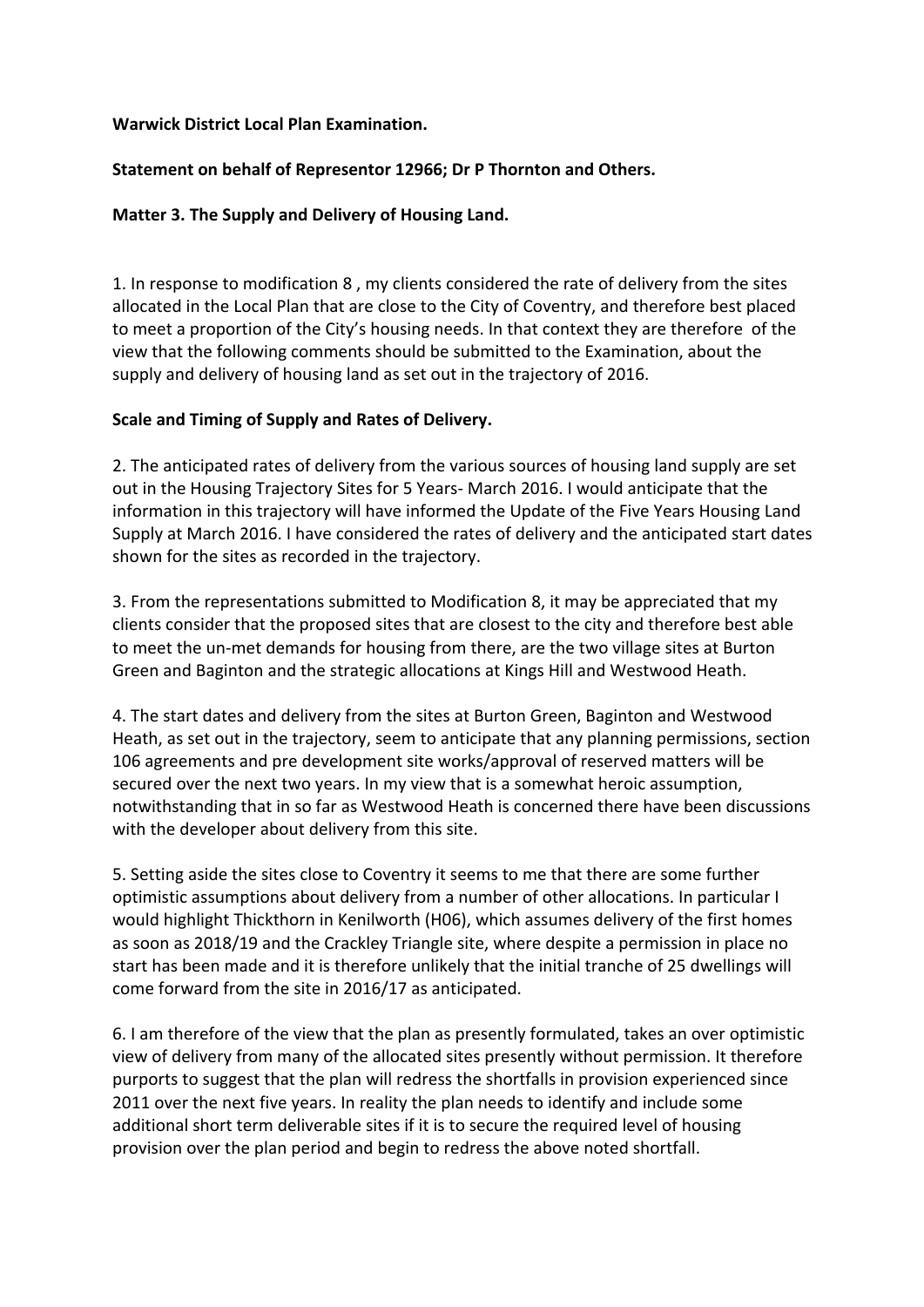# **Delivery of Housing 2011-2016**

7. Paragraph 16 of the Housing Supply Topic Paper, June 2016, records the number of completions on an annual basis in the district 2011-2016. The total number of houses completed was 2040 dwellings, excluding the Care Home bed spaces, as these fall within use Class C2. The highest annual level of completions was 732 dwellings in 2014-15. At no point did housing completions match the required policy rate of provision for 932 dwellings per annum.

8. Over the first five years of the plan there has therefore been a persistent under -delivery of housing. In consequence the 20% buffer should be applied in estimating the requirement for the next five years of the plan.

## Will the Local Plan Provide for a Five years Supply on Adoption.

9. This is an appropriate but difficult point to address, since it will require the input of estimated completions up to the date of adoption. The Council have attempted to do this in paragraph 36 of the Housing Supply Topic paper, and have concluded there will be a 5.18 years supply at March 2017.

10. I have a number of concerns with this assessment.

a. Completions 2011-16.

.

These are recorded as 2040 dwellings in the table at paragraph 16 of the Topic paper. In the assessment at paragraph 36 they are recorded as 2102.

b. Estimated Completions 2016-17

The trajectory estimates these will be 796 dwellings. At paragraph 36 they are recorded as 1157 dwellings.

11. If amendment is made in line with the recorded completions as set out above I estimate the five years supply would be as follows.

| <b>Annual Requirement</b>              | 932 dws                          |
|----------------------------------------|----------------------------------|
| Requirement 2011-17                    | 5592 dws.                        |
| Less Completions 2011-16               | 2040 dws                         |
| Less Completions 2016-17               | 796 dws                          |
| Shortfall to 2017                      | 2756 dws                         |
| Five years policy requirement 2017-22  | 4660 dws (932x5)                 |
| Sub total                              | 7416 dws (4660+2756)             |
| Plus 20% buffer                        | 8899 dws                         |
| <b>Annualised Requirement 2017-222</b> | 1779 dws per annum (8899/5=1779) |
| Total land Supply as estimated by WDC  | 8694 dws (Table at para 36)      |
| <b>Years Supply</b>                    | 4.8 years.                       |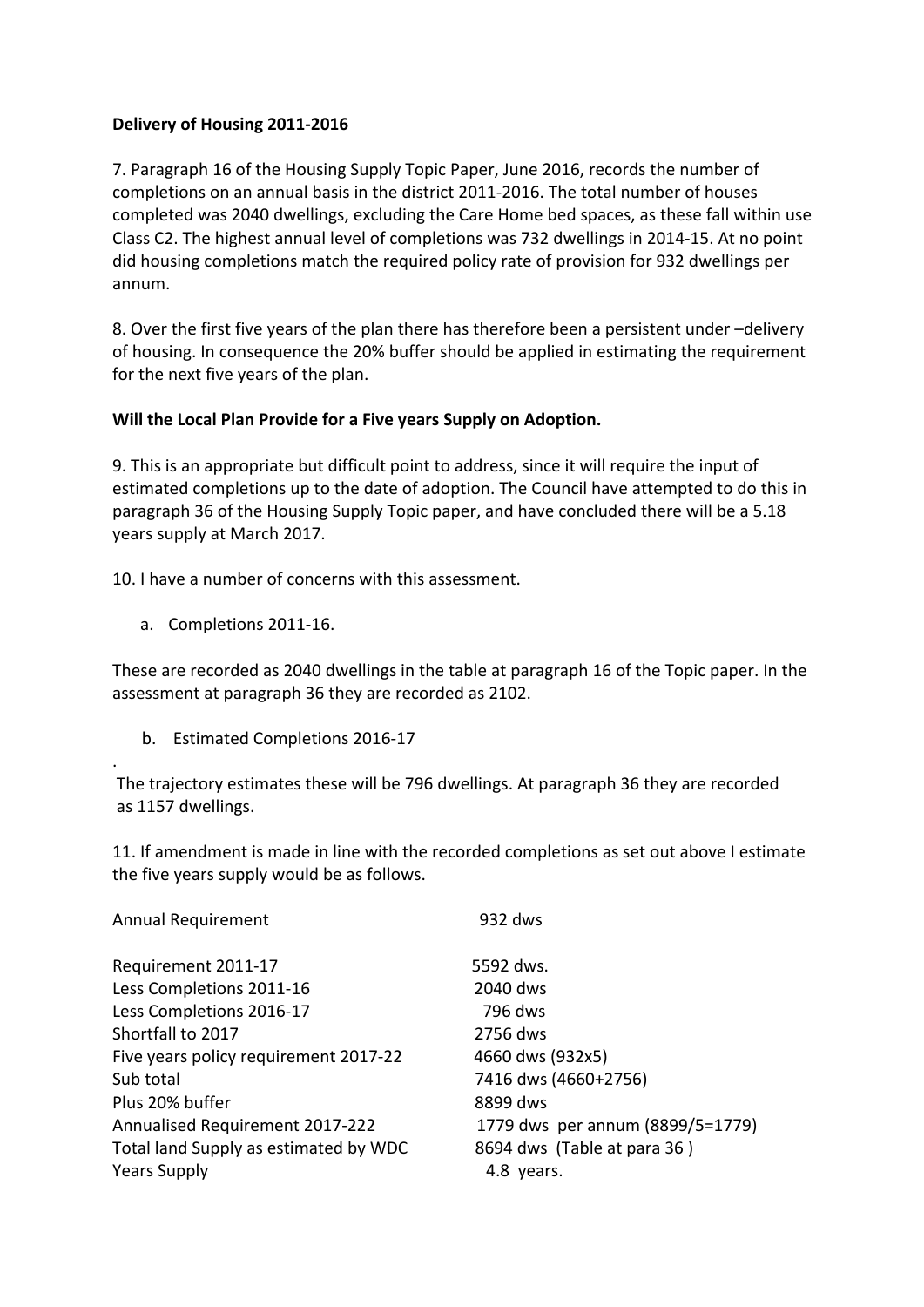12. In the above calculation I have adopted the supply set out in the table at paragraph 26 of the Topic paper. If I were to adopt the anticipated supply as set out in the trajectory for March 2016 (Actual and Forecast Completions; Table 1) for 2017-22 this would total 4238 dws and the five years supply would on that basis amount to only 2.38 years.

13. On either basis I must therefore conclude, in response to question (7) that the plan will not provide for a five years forward supply of housing land on adoption in 2017. On the basis of forecast completions set out in the trajectory it would seem to me that it would be beyond 2021 before there would be any prospect of the situation being regularised. The release of more immediately available and deliverable sites is needed over and above the supply set out in the trajectory. In my view the problem would be best addressed by the release of sites in the range between about 10-60 dwellings which would be best placed to achieve full delivery in the five years beyond 2017. The Council should encourage such sites to be brought forward.

# **Staggering the Annual Housing Requirement.**

14. This is an issue my clients have addressed in their response to modification 8. It is considered that until the HMoU was agreed in 2015 that the housing completions in the District from 2011 would for the most part have addressed the needs of the District. Sites were released on the basis of the emerging level of provision in the Publication Draft Plan; 12,860 Dwellings or 714 dwellings per annum. (see policy DS 7). In fact in May 2012 a report to the Council and Executive, setting out the preferred options for growth, stated, in appendix 1 para 6.24 that options for (housing) growth  $(1)$  and  $(2)$  at 600 dws per annum and 700dws per annum respectively represented "....the most realistic options in terms of meeting the housing and employment needs of the District" (See Appendix 1 to this submission)

15. I acknowledge that part of that level of provision going forward from 2014 was to provide for Coventry's needs; 108 dwellings per annum. That was however a somewhat retrospective assertion given the options considered in 2012. However I remain of the view that the planning permissions granted in order to bring sites forward and recorded as completions 2011/12 to 2014/15 would not have been predicated on a level of policy provision that expressly incorporated either a need for 108 dws per annum or the later 332 dws per annum to help address Coventry's shortfall.

16. If it were the case, for example that some of Coventry's needs were being satisfied via permissions that delivered new homes in the early years of the plan, and in the order of 332 dws per annum, then that would have been then at the expense of satisfying local needs.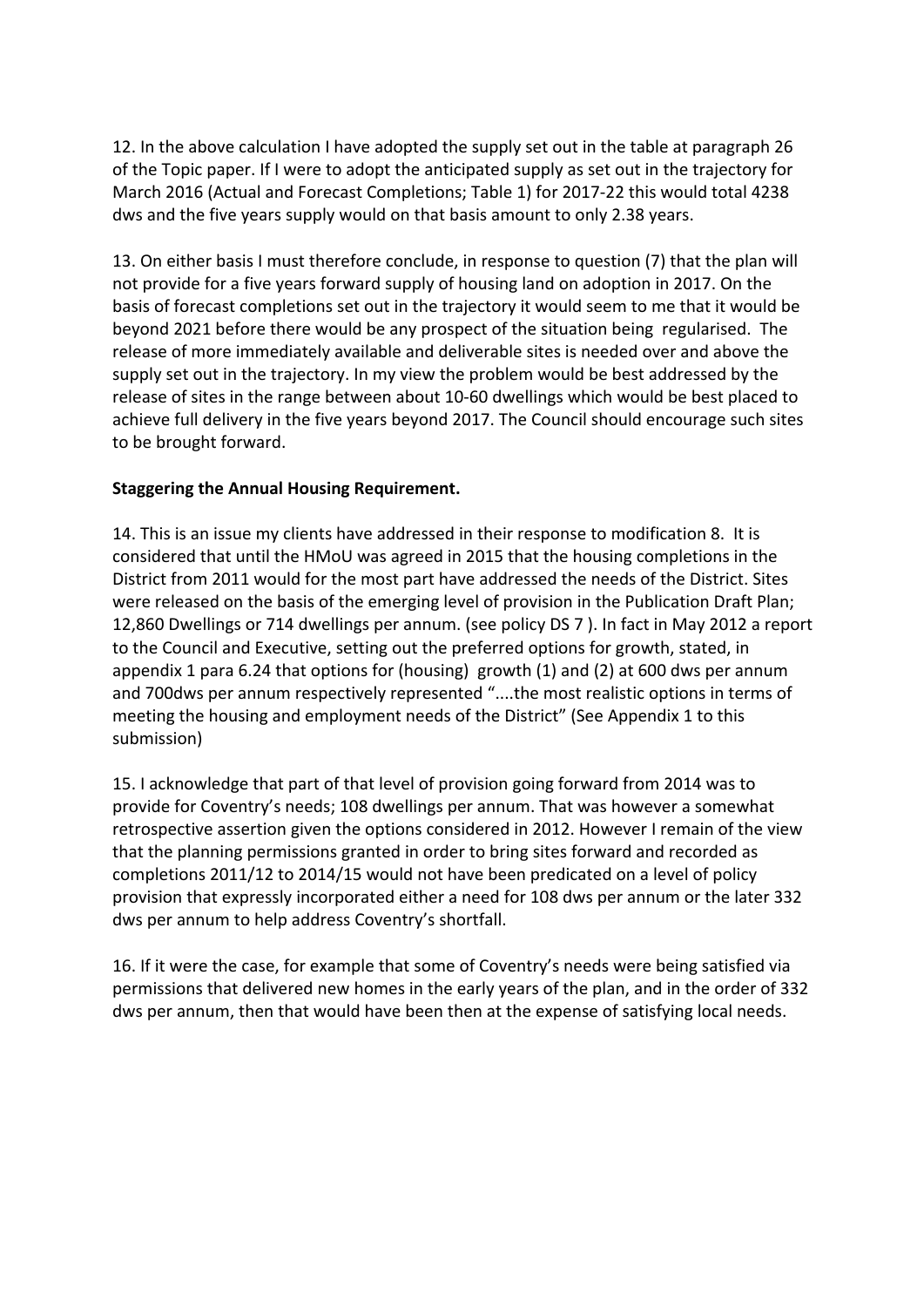17. I therefore remain of the view that the levels of housing provision in the plan should be "staggered" in the following way;

2011-2015. 600 dws per annum (Warwick District OAN) Total. 2400 dws.

2015-2029. 427 dws per annum to meet Coventry's needs. Total. 5976 dws.

2015-2029. 600 dws per annum. (Warwick Districts OAN) Total 8400 dws

2011-2029 Housing Requirement.16,776 dwellings

18. Going forward from 2015 the Plan should provide (in policy terms) for the provision of 1027 dwellings per annum and a total of 14,462 dwellings 2015-29.

19. From 2011 to 2015 the retrospective policy requirement is 2424 dwellings which compares with the 1483 completions over that period; a shortfall of 941 dws.

Alasdair Jones BA MRTPI Obh Representor 12966 August 2016 Ref. 020